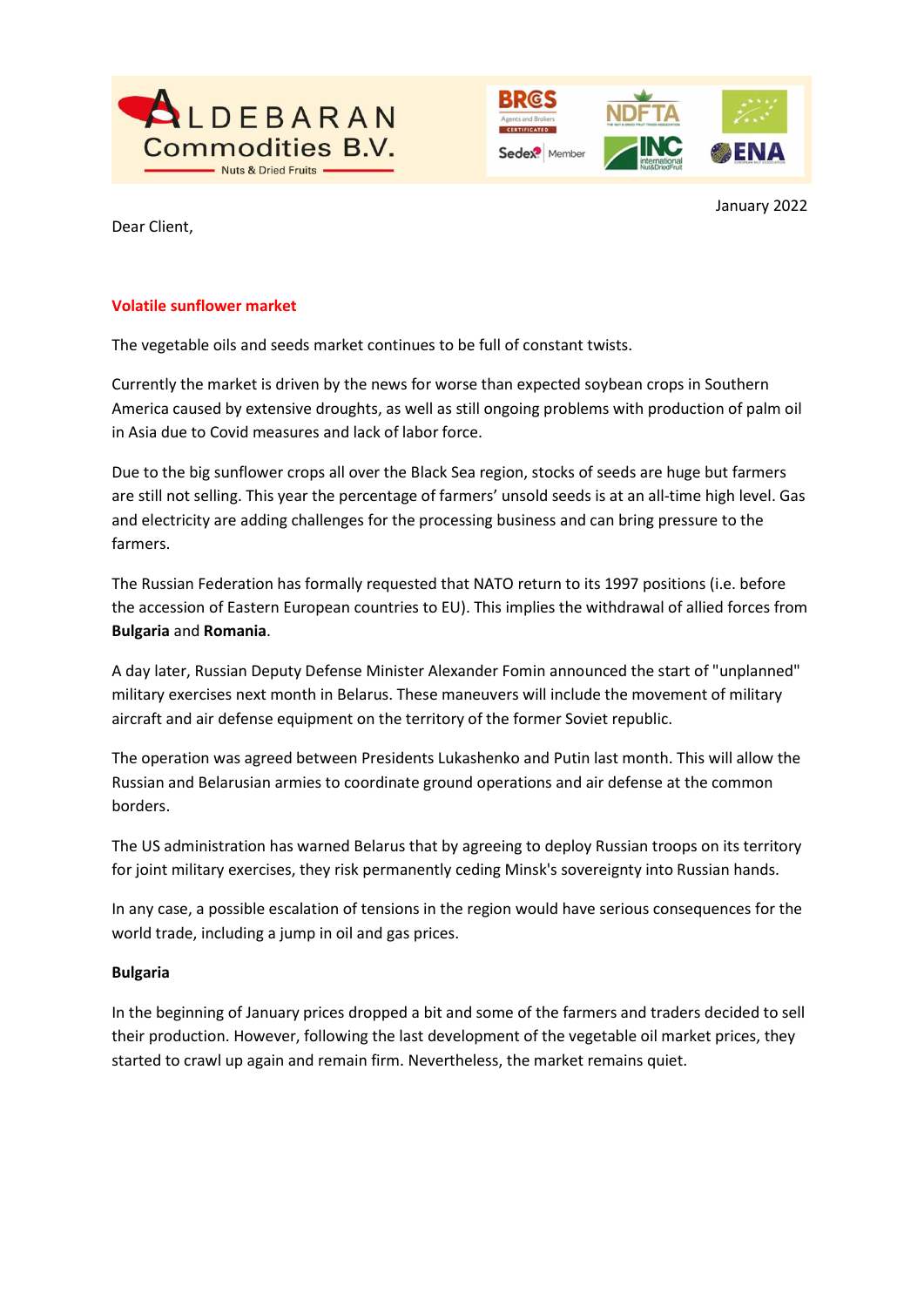## Bakery

Bulgarian dehullers cannot form a consolidated market strategy. Offer levels can vary within 100-130 EUR/MT each.

As a general rule – the smaller the producers the lower the prices they offer. However, they can offer only spot deals. Bigger producers keep higher prices, able to contract long-term spread position.

Reportedly, some packers do not fulfil their low-priced contracts and go into defaults.

Uncertainty, increasing production and logistics costs dominate the market and make dehullers choose the safety.

The demand is limited, buyers are still reluctant to buy for long term. They expect reduction in the prices and feel uncertain in demand side due to Covid restrictions. Business continues mainly on spot basis.

## Inshells for human consumption

Constant demand with firm prices.

Middle East switched to buying from Bulgaria since the freight rates from China are enormous. The turn might come in March/April, when the Argentine crop will be on the market. Recently, as advised, there were droughts there and the yields might be lower.

Bulgarian farmers prefer to grow more and more sunflower with high oil content (used for oil crushing, bakery and chips) and less confectionary sunflower for human consumption. The reason for that is the higher costs for the confectionary sunflower.

#### Moldova

Moldovian market is firm with prices slightly increasing. About 70% of the local sunflowers are for oil production.

Ukraine announced the completion of harvest for season 2021 a month ago, and here are the official numbers for the Sunflower - 15.8 million tons from 6.44 million hectares (or 99% of the area) with a yield of 2.45 tons/ha.

In Russia, the result for the Sunflower is 15.3 million tons from 9.5 million hectares (or 98% of the area) with a yield of 1.61 tons/ha. Experts do not expect the continued appreciable rise in sunflower prices. The main factors remain the same: the end of the high harvest and a sharp decline in competition among buyers in the current season against the backdrop of a de facto export ban. An additional factor is the export duty spike on sunflower oil which is \$280.80/ton for January.

In both Ukraine and Russia, the main factor for the price are the farmers who are holding sales and trying to sell minimum amounts.

Meanwhile, Ukraine's stock is in surplus, and container export is slowing due to logistic problems.